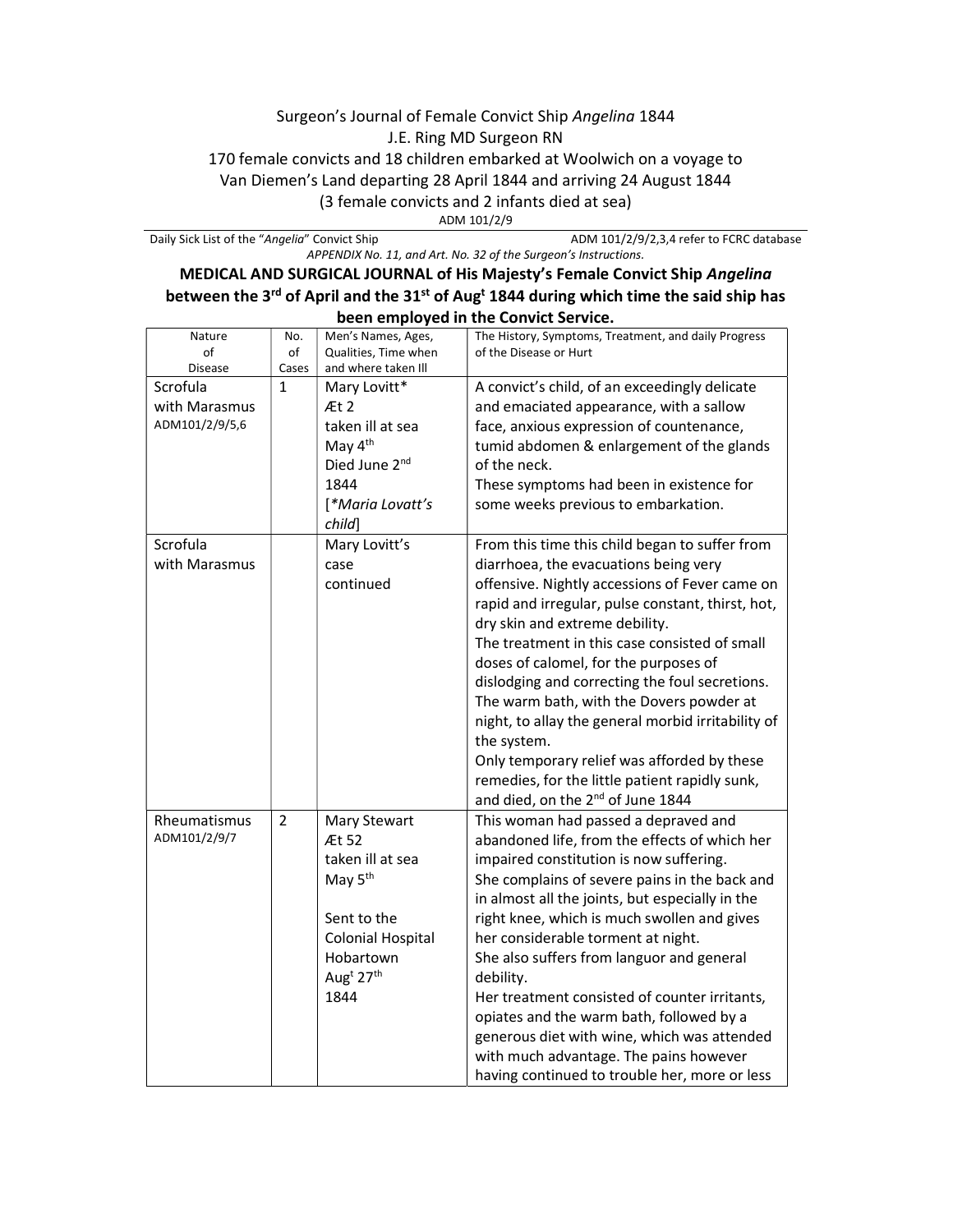| Rheumatismus     |   | Mary Stewart's                     | throughout the entire voyage. Upon our                                                  |
|------------------|---|------------------------------------|-----------------------------------------------------------------------------------------|
| ADM101/2/9/8     |   | case                               | arrival at Van diemens Land she was sent to                                             |
|                  |   | continued                          | the Colonial Hospital on the 27 <sup>th</sup> of August                                 |
|                  |   |                                    | 1844.                                                                                   |
| Pneumonia        | 3 | Ann Grimshaw                       | This woman was of a melancholic                                                         |
| ADM101/2/9/8,9   |   | Æt 32                              | temperament, pale features, and delicate                                                |
|                  |   |                                    | formation, like the last case, this patients                                            |
|                  |   | placed in the Sick                 | constitution was much impaired by early                                                 |
|                  |   | List, May 19 <sup>th</sup> 1844    | abandoned habits.                                                                       |
|                  |   |                                    | Without any known cause she was attacked                                                |
|                  |   |                                    | with a violent heat all over her body which                                             |
|                  |   |                                    | was followed by a pungent pain in the left                                              |
|                  |   |                                    | side, reaching as far down as the extremity of                                          |
|                  |   |                                    | the os sacrum and a high asthenical fever set                                           |
|                  |   |                                    | in, with a full tense, and accelerated pulse.                                           |
|                  |   | Ann Grimshaw's                     | Upon a close examination I felt satisfied that                                          |
|                  |   | case                               | there existed considerable inflammation of<br>the lower lobe of the left lung.          |
|                  |   | continued<br>11 A.M.               | The patient was immediately bled from the                                               |
|                  |   |                                    | arm to $\frac{2}{3}$ xx, which was repeated to $\frac{2}{3}x$ at 8                      |
|                  |   |                                    | P.M. and a powder of Cal c Ant. was given.                                              |
|                  |   | May 20 <sup>th</sup>               | Passed a bad night, pain somewhat less.                                                 |
|                  |   |                                    | Cupping was resorted to on the diseased side,                                           |
|                  |   |                                    | and the powder ordered three times a day.                                               |
|                  |   | May $21^{st}$                      | Slept well, pain considerably diminished.                                               |
|                  |   |                                    | Pulse soft 84 - Skin moist, urine of a darker                                           |
|                  |   |                                    | colour, contains a mucus cloud with a                                                   |
|                  |   |                                    | tendency to precipitation. The powders are                                              |
|                  |   |                                    | repeated and an enema directed.                                                         |
| Pneumonia        | 3 | Ann Grimshaw's                     | From this day the patient rapidly recovered,                                            |
| ADM101/2/9/10    |   | case                               | and under a good diet with tonics rapidly                                               |
|                  |   | continued                          | gained strength.                                                                        |
|                  |   |                                    | She was discharged from the Sick List on the                                            |
|                  |   |                                    | 10 <sup>th</sup> of June 1844.                                                          |
| Aneurism         | 4 | Harriet Johnson                    | This woman of a very delicate appearance had                                            |
| ADM101/2/9/10,11 |   | Æt 35                              | been subject for some time past, to                                                     |
|                  |   | Convict At sea                     | palpitation and irregularity in the Heart's                                             |
|                  |   | June 1st                           | action.                                                                                 |
|                  |   | Died<br>June 24 <sup>th</sup> 1844 | Those symptoms now having become more                                                   |
|                  |   |                                    | urgent she was removed into the Hospital.<br>The countenance is pale and anxious, pulse |
|                  |   | June 1                             | 98, full and bounding, complains of a sense of                                          |
|                  |   |                                    | oppression in the pit of the stomach, and the                                           |
|                  |   |                                    | slightest exertion produces faintness.                                                  |
|                  |   |                                    | The digestive organs are not impaired, and                                              |
|                  |   |                                    | the bowels are regular.                                                                 |
|                  |   |                                    | Upon examination, the size of the chest was                                             |
|                  |   |                                    | not at all altered, but notwithstanding the                                             |
|                  |   |                                    | difficulty of stethoscope enquiry on board                                              |
|                  |   |                                    | ship, I was enabled to distinguish the bellows                                          |
|                  |   |                                    | sound in the region of the sternum.                                                     |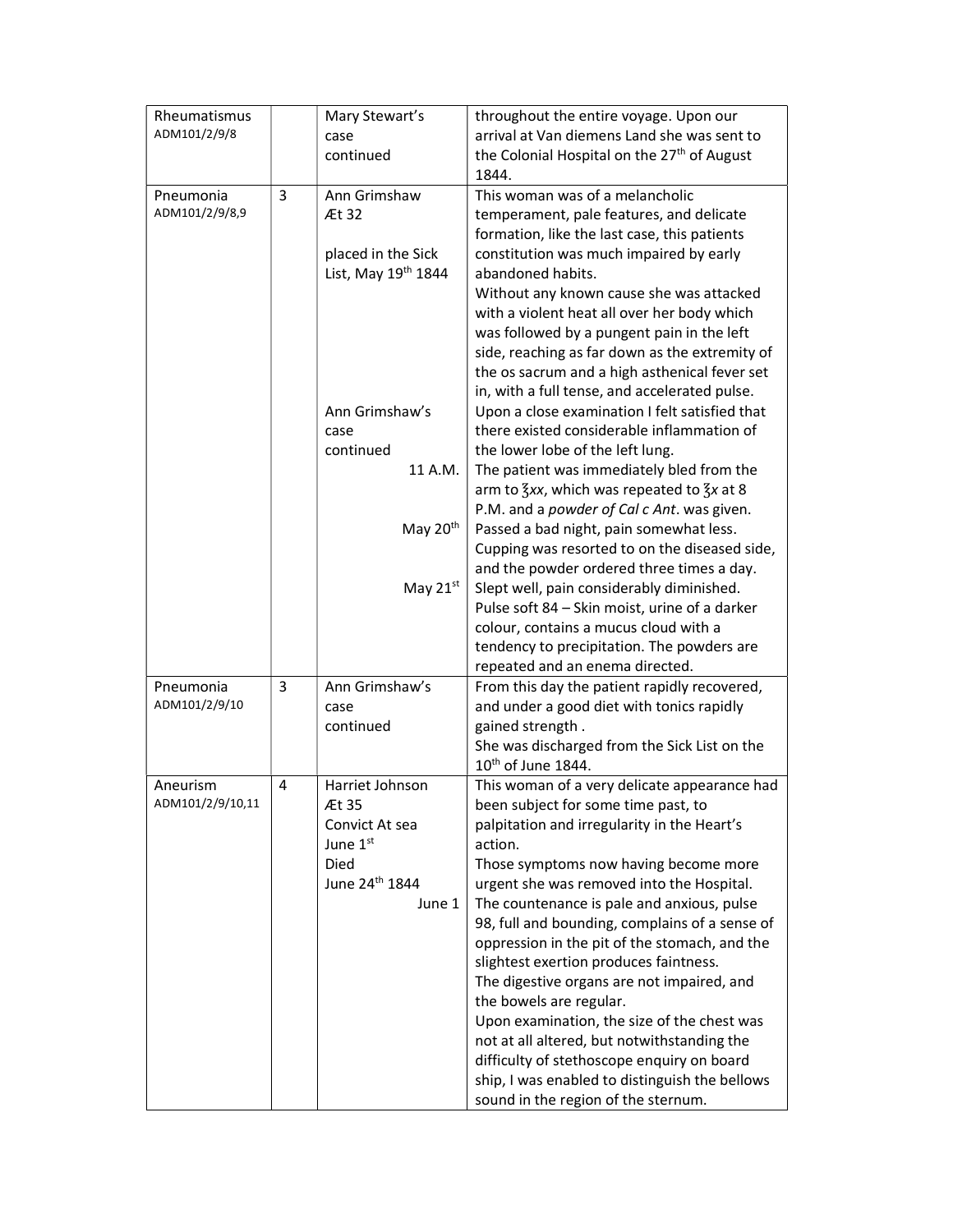|                   |   |                       | Sedatives especially digitalis, was given with                                        |
|-------------------|---|-----------------------|---------------------------------------------------------------------------------------|
|                   |   |                       | temporary advantage. She continued in this                                            |
|                   |   |                       | state until the 26 <sup>th</sup> when she was found dead                              |
|                   |   |                       | by the woman who slept next to her at 2 A.M.                                          |
| Enteritis         | 5 | Ann Grainger          | This young woman had been in the enjoyment                                            |
| ADM101/2/9/11,12, |   | Convict               | of good health up to this time, was attacked                                          |
| 13                |   | Æt 17                 | with severe griping paroxysmal pains about                                            |
|                   |   | At sea                | the navel, pulse hard, small and                                                      |
|                   |   | June 15 <sup>th</sup> | incompressible, countenance pale and                                                  |
|                   |   |                       | indicating great distress. Bowels have been                                           |
|                   |   | Died                  | costive for several days. She was at once bled                                        |
|                   |   | July 6                | to <i>Kxxx</i> , placed in a warm bath, which was                                     |
|                   |   | 1844                  | followed by warm fomentations and a bolus                                             |
|                   |   |                       | of Calomel with ext. Hyoscamus was given.                                             |
|                   |   | June 16 <sup>th</sup> | The pain is somewhat abated this morning,                                             |
|                   |   |                       | passed a restless night, bowels partially                                             |
|                   |   |                       | opened, cannot bear the slightest pressure.                                           |
|                   |   |                       | 3xij of blood was obtained by cupping, the                                            |
|                   |   |                       | bolus was repeated, the warm fomentations                                             |
|                   |   |                       | were continued and at night a blister was                                             |
|                   |   |                       | applied over the umbilicus.                                                           |
|                   |   | June 17 <sup>th</sup> | This morning there is a great improvement                                             |
|                   |   |                       | and from this time the patient rapidly got                                            |
|                   |   |                       | better until the 5 <sup>th</sup> of July when she left the                            |
|                   |   |                       | Hospital and imprudently exposed herself to                                           |
|                   |   |                       | the cold upon deck. She was almost                                                    |
|                   |   |                       | immediately seized with violent pain about                                            |
|                   |   |                       | the navel and the disease returned with the                                           |
|                   |   |                       | greatest severity. Cupping, the warm bath,                                            |
|                   |   |                       | opiated were promptly adopted but after a                                             |
|                   |   |                       | few hours of intense suffering gangrene set in                                        |
|                   |   |                       | and the patient sunk fast. She died at 11 A.M.                                        |
|                   |   |                       | on the 6 <sup>th</sup> of July                                                        |
| Syphilis et       | 6 | Mary Ford             | My attention was called to this case by the                                           |
| Phthisis          |   | Æt 17                 | patient's depression of spirits, and the                                              |
| Pulmonalis        |   | At sea                | declining state of her general health, for she                                        |
| confirmata        |   | 27 June               | made no complaint and kept out of my way as                                           |
| ADM101/2/9/13,14  |   |                       | much as possible.                                                                     |
|                   |   | Died                  | I found that she was suffering from secondary                                         |
|                   |   |                       | syphilis of longstanding, which she managed<br>to conceal from the medical men of the |
|                   |   | July 15th             | prison. She had extensive ulceration about                                            |
|                   |   | 1844                  |                                                                                       |
|                   |   |                       | the anus and vagina, with a copious foul<br>discharge. She also suffered from a short |
|                   |   |                       | cough, difficulty of breathing and tightness in                                       |
|                   |   |                       | the chest, which was narrow and contracted.                                           |
|                   |   |                       | She was of a weak, scrophulus habit, and it                                           |
|                   |   |                       | was evident that the Lungs were diseased.                                             |
|                   |   |                       | She was at once removed to the Hospital, &                                            |
|                   |   |                       | placed in a warm bath. The black wash was                                             |
|                   |   |                       | ordered for the sores with blue pill morning                                          |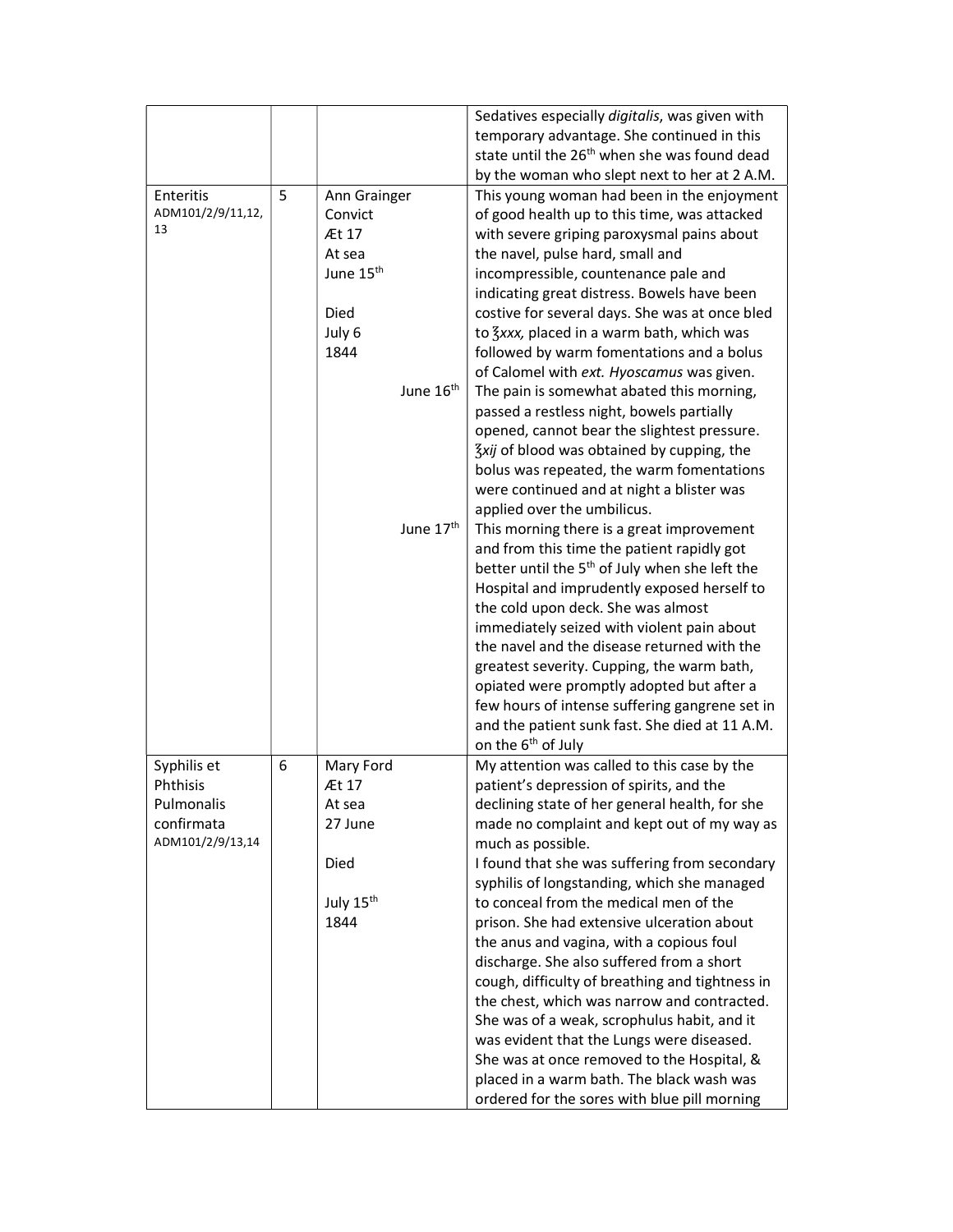|                                      |   |                                                                                                           | and night, mild expectorants with opium were<br>also prescribed. But little advantage was<br>derived from treatment in this case. The girl's<br>constitution was quite exhausted and she<br>sunk into a low, lethargic state, refused her<br>food and could only with the greatest<br>difficulty be persuaded to take her medicines.<br>She rapidly wasted away and died on the 15 <sup>th</sup><br>of July at 2 P.M.                                                                                                                                                                                                                            |
|--------------------------------------|---|-----------------------------------------------------------------------------------------------------------|--------------------------------------------------------------------------------------------------------------------------------------------------------------------------------------------------------------------------------------------------------------------------------------------------------------------------------------------------------------------------------------------------------------------------------------------------------------------------------------------------------------------------------------------------------------------------------------------------------------------------------------------------|
| Pneumonia<br>ADM101/2/9/14,15,<br>16 | 7 | Emma Cato<br>Æt 22<br>Convict<br>At sea<br>June 27 <sup>th</sup><br>cured<br>July 9 <sup>th</sup><br>1844 | This woman had been nurse in the Hospital<br>from the time of sailing until within two days<br>back, when she was turned out of that<br>situation for theft, and general bad conduct.<br>She had been a common prostitute and has<br>therefore led a most depraved life. Her<br>temper is violent and unmanageable, and<br>ever since her dismissal from the Hospital she<br>has given way to its influence. I mention this<br>circumstance, as I am persuaded that her<br>present illness has been brought on by it.                                                                                                                            |
|                                      |   | June 27                                                                                                   | At 8 A.M. this morning she was attacked with<br>inflammation of the Lungs.<br>She had suffered slightly she states in the<br>night but the pain is now most urgent, the<br>respiration is entirely abdominal. Pulse<br>oppressed but full. Cough moist with<br>expectoration of rust coloured mucus, ardent<br>fever with a general dryness of the whole<br>surface of the body.<br>Venæsection was performed at once to 3xx<br>and repeated in three hours, full doses of Ant.<br>Potas. Tart with Calomel were ordered with<br>warm fomentations to the chest, and in the<br>evening an opiate was given, when she felt<br>relieved and slept. |
|                                      |   | June 28 <sup>th</sup>                                                                                     | At 21/2 A.M. I was called out of bed to see the<br>patient, who was screaming with the violence<br>of the pain. She was cupped, warm<br>fomentations were again applied and another<br>opiate given, at 6 A.M. the pain subsided, a<br>blister was then applied to the sternum.<br>This case of pneumonia was stopped in the<br>first stage by continuing the use of the Ant.<br>pot. tart. but the patient's convalescence was<br>protracted, and required great care.<br>She was permitted to leave the Hospital on<br>the 29 <sup>th</sup> of July.                                                                                           |
| Scrofula with                        | 8 | Mary Savage*                                                                                              | This poor weakly child was suffering from                                                                                                                                                                                                                                                                                                                                                                                                                                                                                                                                                                                                        |
| infantile                            |   | Convict's child                                                                                           | Tabes mesenterica when brought on board                                                                                                                                                                                                                                                                                                                                                                                                                                                                                                                                                                                                          |
| remittent fever                      |   | Æt 1½ years                                                                                               | the ship, and from her appearance I did not                                                                                                                                                                                                                                                                                                                                                                                                                                                                                                                                                                                                      |
| ADM101/2/9/17,18                     |   | At sea                                                                                                    | expect that she could live any length of time.                                                                                                                                                                                                                                                                                                                                                                                                                                                                                                                                                                                                   |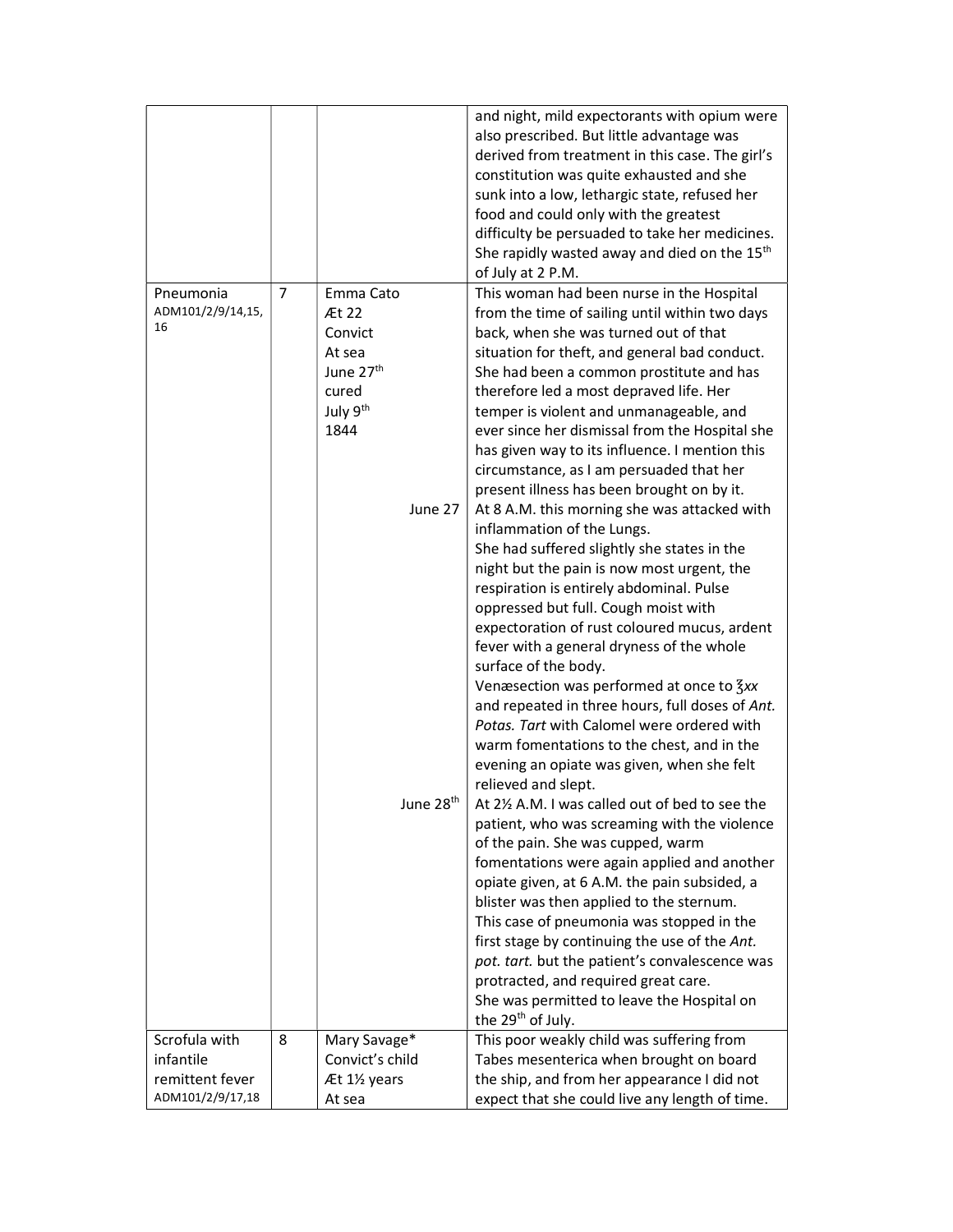| June 28 <sup>th</sup>           | On the 28 <sup>th</sup> of June symptoms of infantile                                        |
|---------------------------------|----------------------------------------------------------------------------------------------|
|                                 | remittent fever made their appearance,                                                       |
| Died                            | languor and drowsiness in the mornings with                                                  |
|                                 | extreme restlessness and febrile accession                                                   |
| July 15 <sup>th</sup>           | towards evening following by profuse                                                         |
| 1844<br>sweating.               |                                                                                              |
|                                 | The appetite was capricious, but the thirst                                                  |
|                                 | was constant at all times. The little patient                                                |
|                                 | wasted gradually away until her countenance                                                  |
|                                 | at last assumed the aspect of shrivelled old                                                 |
| age.                            |                                                                                              |
|                                 | She became daily more irritable and her cries                                                |
|                                 | for drink very distressing to those about her.                                               |
|                                 | The treatment adopted in this case consisted                                                 |
|                                 | in the first instance of mild purgatives and the                                             |
|                                 | simplest farinaceous food.                                                                   |
|                                 | Afterwards small doses of cal. opii were used.                                               |
| [*Eliza Savage's                | A diarrhoea setting in on the 15 <sup>th</sup> June, the                                     |
| child]                          | case terminated fatally on that day.                                                         |
| Rheumatismus<br>9<br>Ann Heaton | This young woman had been in excellent                                                       |
| ADM101/2/9/18,19,<br>Æt 21      | health up to the time of this attack, being of a                                             |
| 20<br>Convict                   | robust form and florid complexion.                                                           |
| At Sea                          | She was employed as one of the mess                                                          |
| June 17 <sup>th</sup>           | women, and in the performance of that duty                                                   |
| Van diemen's Land               | she was a good deal exposed to the effects of                                                |
| Aug <sup>t</sup> $27th$         | cold and damp. When I was called to see her                                                  |
| 1844                            | she was suffering from rigors which were                                                     |
|                                 | quickly succeeded by the usual symptoms of                                                   |
|                                 |                                                                                              |
|                                 | pyrexia and acute pain in the knee joints,                                                   |
|                                 | extending to the ancles, she was unable to                                                   |
|                                 | move the limbs.                                                                              |
|                                 | The pain increased and soon became very                                                      |
|                                 | intense accompanied with swelling and                                                        |
|                                 | redness of the joints.                                                                       |
|                                 | She was immediately bled from the arm to                                                     |
|                                 | xxv3, placed in a warm bath a brisk purgative                                                |
|                                 | of and jalap given, followed by a mixture of                                                 |
|                                 | Ant. pot. tart to be taken every hour.                                                       |
|                                 | The febrile symptoms yielded to this plan of                                                 |
|                                 | treatment on the third day, but the pains                                                    |
|                                 | continued to harass the patient.                                                             |
|                                 | The warm bath was frequently repeated.                                                       |
|                                 | Blisters, the Ung. Ant. pot. tart. and other                                                 |
|                                 | counterirritants were employed with partial                                                  |
|                                 | advantage. But as the woman became very                                                      |
|                                 | thin and weak a generous diet was ordered                                                    |
|                                 |                                                                                              |
|                                 |                                                                                              |
|                                 | for her with quinine. From the $1st$ of July she<br>slowly mended and was able to move about |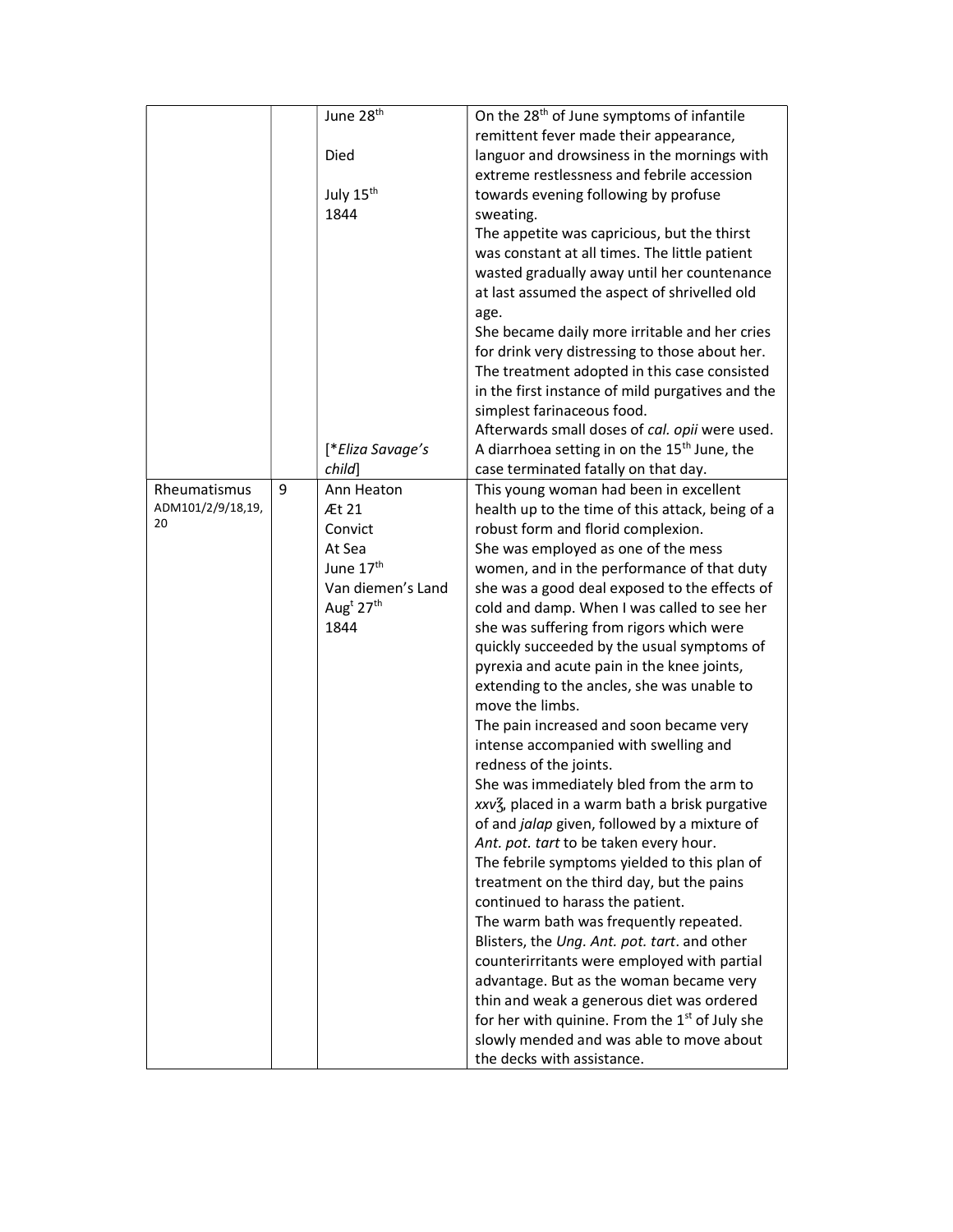|                              |    |                                        | Upon our arrival at Hobart Town she was still                 |
|------------------------------|----|----------------------------------------|---------------------------------------------------------------|
|                              |    |                                        | in such delicate health, that I sent her to the               |
|                              |    |                                        | Colonial Hospital there.                                      |
|                              | 10 |                                        | This woman had been under medical                             |
| Amentia<br>ADM101/2/9/20,21, |    | Mary Connor                            |                                                               |
| 22                           |    | Convict                                | observation all the voyage. From the time of                  |
|                              |    | Æt 40                                  | her embarkation she exhibited the greatest                    |
|                              |    | At sea                                 | silliness of character, and was a laughing stock              |
|                              |    | Aug <sup>t</sup> 24 <sup>th</sup>      | to all the women on board. She was noisy and                  |
|                              |    |                                        | troublesome in her mess where she was                         |
|                              |    | <b>Colonial Hospital</b>               | constantly causing quarrels. She tried to keep                |
|                              |    | Van Diemen's Land                      | in her berth as much as possible and could                    |
|                              |    | Aug <sup>t</sup> 27 <sup>th</sup>      | with great difficulty be got on deck. In her                  |
|                              |    | 1844                                   | clothes and person she was excessively dirty,                 |
|                              |    |                                        | refused to do anything for herself, and when                  |
|                              |    |                                        | spoken to on the subject by the matron or                     |
|                              |    |                                        | myself was invariably impudent and abusive.                   |
|                              |    |                                        | Whenever she had an opportunity she                           |
|                              |    |                                        | committed petty thefts on those around her.                   |
|                              |    |                                        | In fact all her actions were marked by a                      |
|                              |    |                                        | lamentable want of sense or the commonest                     |
|                              |    |                                        | principles of honesty. The expression of her                  |
|                              |    |                                        | countenance was quite idiotic. As her general                 |
|                              |    |                                        | health was good she did not require any                       |
|                              |    |                                        | medical treatment, but a steady woman was                     |
|                              |    |                                        | appointed to watch her constantly.                            |
|                              |    |                                        | From what I had observed of this woman, I                     |
|                              |    |                                        | considered her, from the commencement of                      |
|                              |    |                                        | our voyage, as a fit subject for a lunatic                    |
|                              |    |                                        |                                                               |
|                              |    |                                        | asylum, and upon our arrival at van diemens                   |
|                              |    |                                        | land she was sent to the Colonial Hospital,                   |
|                              |    |                                        | and afterwards, by a board of medical officers                |
|                              |    |                                        | to an establishment for the insane.                           |
| Ulcus                        | 11 | Eliz <sup>h</sup> Laurence             | This was a tall fine woman of rather a full                   |
| ADM101/2/9/22,23             |    | Convict                                | habit, brought up in the country.                             |
|                              |    | Æt 20                                  | She had suffered slightly from dyspeptic                      |
|                              |    | At sea                                 | symptoms from the use of salt provisions but                  |
|                              |    | Aug <sup>t</sup> $3$                   | they were speedily removed by the use of                      |
|                              |    | sent to Hospital                       | additional lime juice and better diet.                        |
|                              |    | Aug <sup>t</sup> 27 <sup>th</sup> 1844 |                                                               |
|                              |    | Aug <sup>t</sup> 3rd                   | On this day I discovered a foul looking ulcer                 |
|                              |    |                                        | on the right leg. Small doses of alterative                   |
|                              |    |                                        | medicines were directed, with poultices and a                 |
|                              |    |                                        | generous diet. The sore continued unchanged                   |
|                              |    |                                        | in appearance until the $21^{st}$ of Aug <sup>t</sup> when it |
|                              |    |                                        | looked healthy and from that day mended.                      |
|                              |    |                                        | As it was not quite healed on our arrival in the              |
|                              |    |                                        | Derwent, I thought it best to send the patient                |
|                              |    |                                        | to the Colonial Hospital.                                     |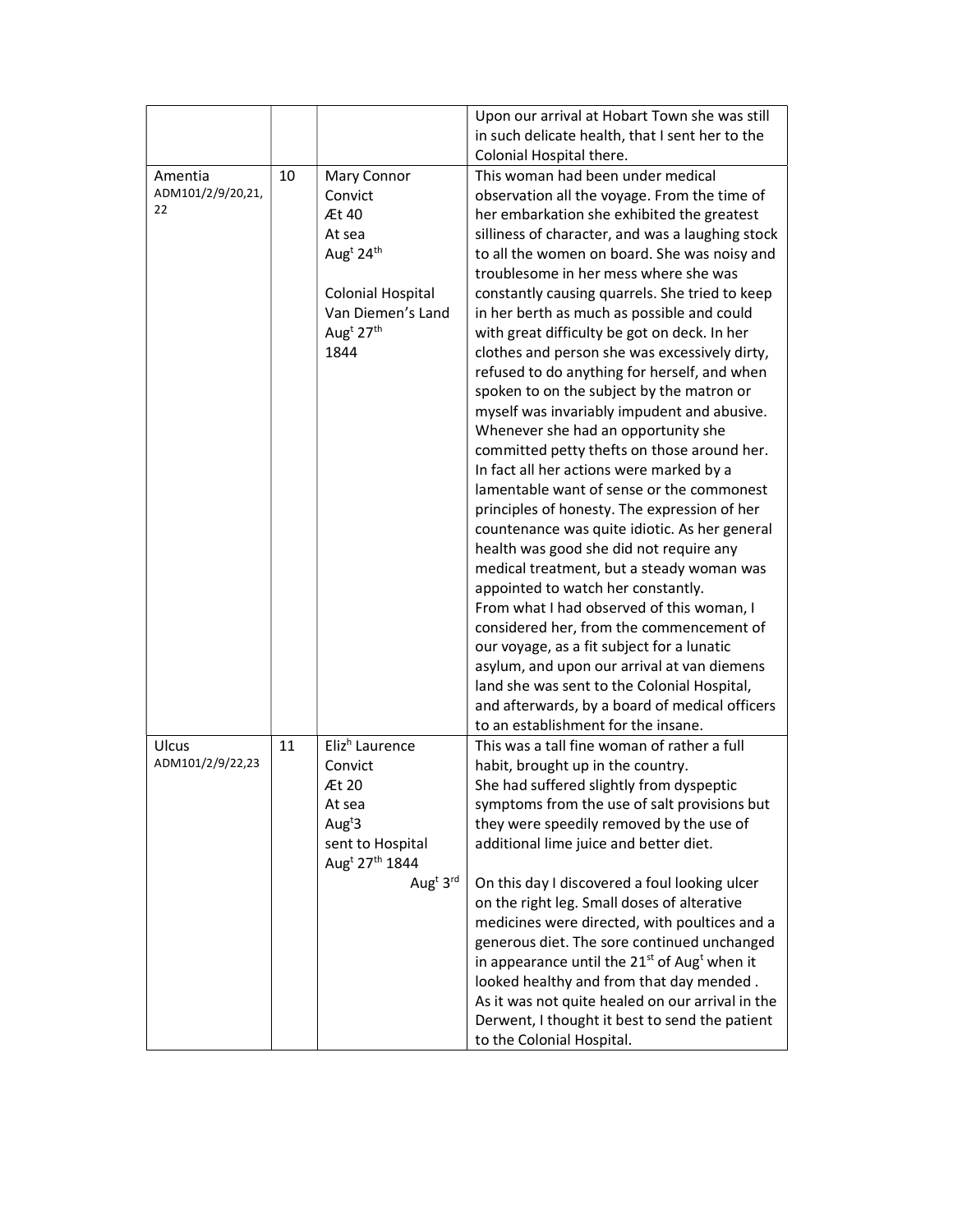| A NOSOLOGICAL SYNOPSIS of the Sick Book kept during the Period of this Journal,<br>ADM101/2/9/23 |                |                     |                         |                  |           |           |                                  |
|--------------------------------------------------------------------------------------------------|----------------|---------------------|-------------------------|------------------|-----------|-----------|----------------------------------|
| in conformity with the 30 <sup>th</sup> Article of the Surgeon's Instructions                    |                |                     |                         |                  |           |           |                                  |
|                                                                                                  | Numbers        |                     |                         |                  |           |           |                                  |
| <b>Diseases</b>                                                                                  |                |                     |                         |                  |           |           |                                  |
| Nosologically arranged                                                                           |                |                     |                         |                  |           |           | No of such cases as              |
|                                                                                                  | Total          | Discharged<br>Cured | Sent to the<br>Hospital |                  | Invalided | Remaining | detailed in                      |
|                                                                                                  |                |                     |                         | Died on<br>Board |           |           | the Journal                      |
|                                                                                                  |                |                     |                         |                  |           |           |                                  |
| Pyrexiæ                                                                                          |                |                     |                         |                  |           |           |                                  |
| Ord. I. Febres.                                                                                  |                |                     |                         |                  |           |           |                                  |
| Intermittentes Quotidiana                                                                        |                |                     |                         |                  |           |           |                                  |
| Tertinia                                                                                         |                |                     |                         |                  |           |           |                                  |
| Continuæ. Synochus                                                                               | 4              | 4                   |                         |                  |           |           |                                  |
| Typhus                                                                                           |                |                     |                         |                  |           |           |                                  |
| Ord. II. Phlegmasiæ.                                                                             |                |                     |                         |                  |           |           |                                  |
| Phlogosis                                                                                        | 11             | 11                  |                         |                  |           |           |                                  |
| Pneumonia                                                                                        | 5              | 5<br>7              |                         |                  |           |           | $\overline{2}$<br>$\overline{2}$ |
| Rheumatismus<br>Enteritis                                                                        | 9<br>1         |                     | 2                       | 1                |           |           | 1                                |
| Ord. III. Exanthemata.                                                                           |                |                     |                         |                  |           |           |                                  |
|                                                                                                  |                |                     |                         |                  |           |           |                                  |
| Ord. IV. Hæmorrhagiæ.                                                                            |                |                     |                         |                  |           |           |                                  |
| Haemoptyysis                                                                                     |                |                     |                         |                  |           |           |                                  |
| Phthisis incipiens                                                                               |                |                     |                         |                  |           |           |                                  |
| Phthisis Confirmata                                                                              | $\mathbf{1}$   |                     |                         | $\mathbf{1}$     |           |           | 1                                |
| Ord. V. Profluvia.                                                                               |                |                     |                         |                  |           |           |                                  |
| Catarrhus                                                                                        | 35             | 35                  |                         |                  |           |           |                                  |
| Dysenteria                                                                                       | $\blacksquare$ |                     |                         |                  |           |           |                                  |
| <b>Neuroses</b>                                                                                  |                |                     |                         |                  |           |           |                                  |
| Ord. I. Comata.                                                                                  |                |                     |                         |                  |           |           |                                  |
| Apoplexia                                                                                        |                |                     |                         |                  |           |           |                                  |
| Ord. II Adynamiæ.                                                                                |                |                     |                         |                  |           |           |                                  |
| Dysepsia                                                                                         | 7              | 7                   |                         |                  |           |           |                                  |
| Ord. III. Spasmi.                                                                                |                |                     |                         |                  |           |           |                                  |
| Asthma                                                                                           |                |                     |                         |                  |           |           |                                  |
| Diarrhœa                                                                                         | 4              | 4                   |                         |                  |           |           |                                  |
| Colica                                                                                           |                |                     |                         |                  |           |           |                                  |
| Ord. IV. Vesaniæ.                                                                                |                |                     |                         |                  |           |           |                                  |
| Amentia<br>Mania                                                                                 | 1              |                     | 1                       |                  |           |           |                                  |
| Cachexiæ                                                                                         |                |                     |                         |                  |           |           |                                  |
| Ord. I. Marcores.                                                                                |                |                     |                         |                  |           |           |                                  |
| Tabes                                                                                            |                |                     |                         |                  |           |           |                                  |
|                                                                                                  |                |                     |                         |                  |           |           |                                  |
| Ord. II. Intumescentiæ.                                                                          |                |                     |                         |                  |           |           |                                  |
| Ord. III. Impetigines.                                                                           |                |                     |                         |                  |           |           |                                  |
| Syphilis                                                                                         |                |                     |                         |                  |           |           |                                  |
| Scrophula                                                                                        | 4              |                     | $\overline{2}$          | $\overline{2}$   |           |           | $\overline{2}$                   |
| Icterus                                                                                          |                |                     |                         |                  |           |           |                                  |
| Locales                                                                                          |                |                     |                         |                  |           |           |                                  |
| Ord. I. Dysæstaesiæ.                                                                             |                |                     |                         |                  |           |           |                                  |
| Amaurosis                                                                                        |                |                     |                         |                  |           |           |                                  |
| Ord. II. Dysorexiæ.                                                                              |                |                     |                         |                  |           |           |                                  |
| Ord. III. Dyscinesie.                                                                            |                |                     |                         |                  |           |           |                                  |